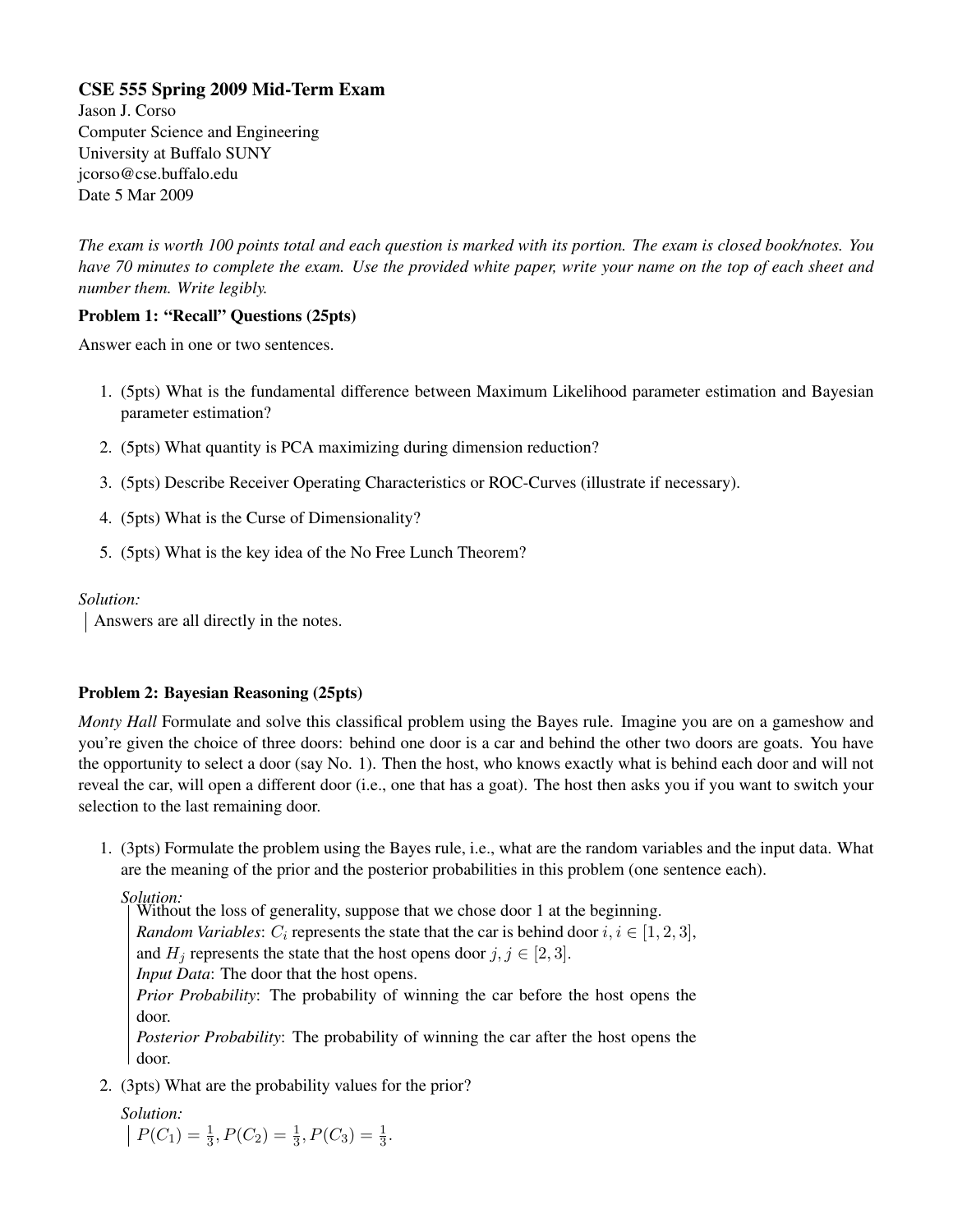3. (3pts) What are the probability values for the likelihood?

*Solution:*  $P(H_2|C_1) = \frac{1}{2}, P(H_3|C_1) = \frac{1}{2},$  $P(H_2|C_2) = 0, P(H_3|C_2) = 1,$  $P(H_2|C_3) = 1, P(H_3|C_3) = 0.$ 

- 4. (3pts) Derive the posterior probability (include intermediate steps).
	- *Solution:*
		- (a) If we chose to stay after the host opened door 2, the probability of winning the car is:

$$
P(C_1|H_2) = \frac{P(H_2|C_1)P(C_1)}{P(H_2)} = \frac{P(H_2|C_1)P(C_1)}{P(H_2|C_1)P(C_1) + P(H_2|C_2)P(C_2) + P(H_2|C_3)P(C_3)}
$$
  
= 
$$
\frac{1/2 \cdot 1/3}{1/2 \cdot 1/3 + 0 \cdot 1/3 + 1 \cdot 1/3} = \frac{1/6}{1/2} = \frac{1}{3}.
$$

(b) If we chose to stay after the host opened door 3, the probability of winning the car is:

$$
P(C_1|H_3) = \frac{P(H_3|C_1)P(C_1)}{P(H_3)} = \frac{P(H_3|C_1)P(C_1)}{P(H_3|C_1)P(C_1) + P(H_3|C_2)P(C_2) + P(H_3|C_3)P(C_3)}
$$
  
= 
$$
\frac{1/2 \cdot 1/3}{1/2 \cdot 1/3 + 1 \cdot 1/3 + 0 \cdot 1/3} = \frac{1/6}{1/2} = \frac{1}{3}.
$$

 $\Rightarrow$  Our posterior probability of winning the car if we chose not the switch is always  $\frac{1}{3}$ , no matter what door the host opened.

(c) If we chose to switch doors (from 1 to 3) after the host opened door 2, the probability of winning is:

$$
P(C_3|H_2) = \frac{P(H_2|C_3)P(C_3)}{P(H_2)} = \frac{P(H_2|C_3)P(C_3)}{P(H_2|C_1)P(C_1) + P(H_2|C_2)P(C_2) + P(H_2|C_3)P(C_3)}
$$
  
= 
$$
\frac{1 \cdot 1/3}{1/2 \cdot 1/3 + 0 \cdot 1/3 + 1 \cdot 1/3} = \frac{1/3}{1/2} = \frac{2}{3}.
$$

(d) If we chose to switch doors (from 1 to 2) after the host opened door 3, the probability of winning is:

$$
P(C_2|H_3) = \frac{P(H_3|C_2)P(C_2)}{P(H_3)} = \frac{P(H_3|C_2)P(C_2)}{P(H_3|C_1)P(C_1) + P(H_3|C_2)P(C_2) + P(H_3|C_3)P(C_3)}
$$
  
= 
$$
\frac{1 \cdot 1/3}{1/2 \cdot 1/3 + 1 \cdot 1/3 + 0 \cdot 1/3} = \frac{1/3}{1/2} = \frac{2}{3}.
$$

 $\Rightarrow$  Our posterior probability of winning the car if we chose not the switch is always  $\frac{2}{3}$ , no matter what door the host opened.

5. (3pts) Is it in the contestant's advantage to switch his/her selection? Why?

### *Solution:*

Yes, due to the posterior probabilities we calculated above.

6. (10pts) Now, consider the following twist. The host is having trouble remembering what is behind each of the doors. So, we cannot guarantee that he will not accidentally open the door for the car. We only know that he will not open the door the contestant has opened. Indeed, if he accidentally opens the door for the car, the contestant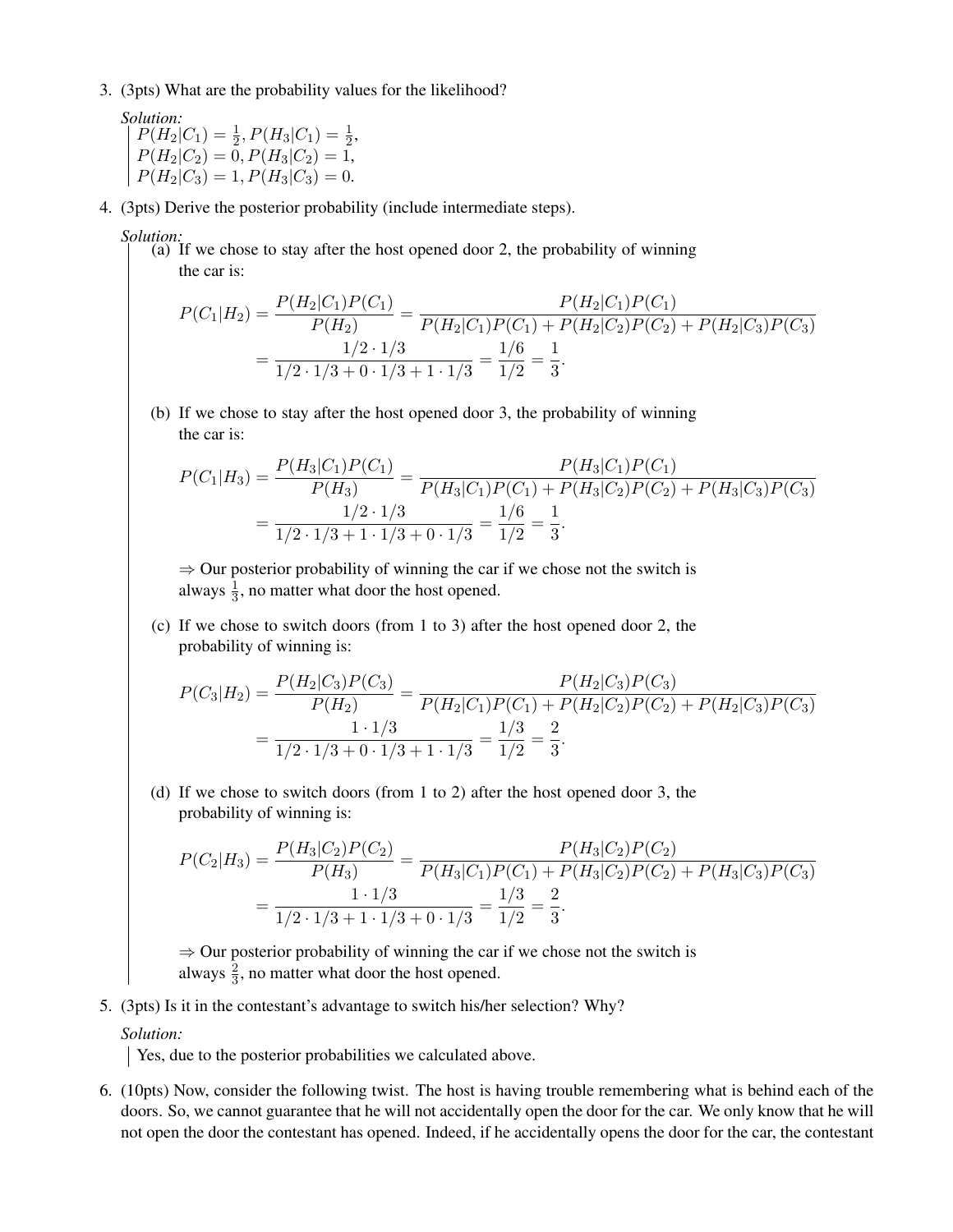wins. How does this change the situation? Is it now in the contestant's advantage to switch? Rederive your probabilities to justify your answer.

*Solution:*

(a) Again, let's assume that we chose door 1 without the loss of generality. The probability values for the likelihoods will change to:

 $P(H_2|C_1) = \frac{1}{2}, P(H_3|C_1) = \frac{1}{2},$  $P(H_2|C_2) = \frac{1}{2}, P(H_3|C_2) = \frac{1}{2},$  $P(H_2|C_3) = \frac{1}{2}, P(H_3|C_3) = \frac{1}{2},$ thus causing the posterior probabilities to change.

- (b) It doesn't matter, because the posterior probabilities of switching or not switching is equivalent.
- (c) i. If we chose to stay after the host opened door 2, the probability of winning the car is:

$$
P(\text{winning}|H_2) = P(C_1|H_2) + P(C_2|H_2) = \frac{P(H_2|C_1)P(C_1)}{P(H_2)} + \frac{P(H_2|C_2)P(C_2)}{P(H_2)}
$$

$$
= \frac{1/2 \cdot 1/3}{1/2} + \frac{1/2 \cdot 1/3}{1/2} = \frac{2}{3}.
$$

ii. If we chose to stay after the host opened door 3, the probability of winning the car is:

$$
P(\text{winning}|H_3) = P(C_1|H_3) + P(C_3|H_3) = \frac{P(H_3|C_1)P(C_1)}{P(H_3)} + \frac{P(H_3|C_3)P(C_3)}{P(H_3)}
$$

$$
= \frac{1/2 \cdot 1/3}{1/2} + \frac{1/2 \cdot 1/3}{1/2} = \frac{2}{3}.
$$

 $\Rightarrow$  Our posterior probability of winning the car if we chose not the switch is always  $\frac{2}{3}$ , no matter what door the host opened.

iii. If we chose to switch doors (from 1 to 3) after the host opened door 2, the probability of winning is:

$$
P(\text{winning}|H_2) = P(C_3|H_2) + P(C_2|H_2) = \frac{P(H_2|C_3)P(C_3)}{P(H_2)} + \frac{P(H_2|C_2)P(C_2)}{P(H_2)}
$$

$$
= \frac{1/2 \cdot 1/3}{1/2} + \frac{1/2 \cdot 1/3}{1/2} = \frac{2}{3}.
$$

iv. If we chose to switch doors (from 1 to 2) after the host opened door 3, the probability of winning is:

$$
P(\text{winning}|H_3) = P(C_2|H_3) + P(C_3|H_3) = \frac{P(H_3|C_2)P(C_2)}{P(H_3)} + \frac{P(H_3|C_3)P(C_3)}{P(H_2)}
$$

$$
= \frac{1/2 \cdot 1/3}{1/2} + \frac{1/2 \cdot 1/3}{1/2} = \frac{2}{3}.
$$

 $\Rightarrow$  Our posterior probability of winning the car if we chose not the switch is always  $\frac{2}{3}$ , no matter what door the host opened.

#### Problem 3: Discriminants (25pts)

Consider two univariate Gaussian distributions with means  $\mu_1$  and  $\mu_2$ , respectively, and an arbitrary, but known and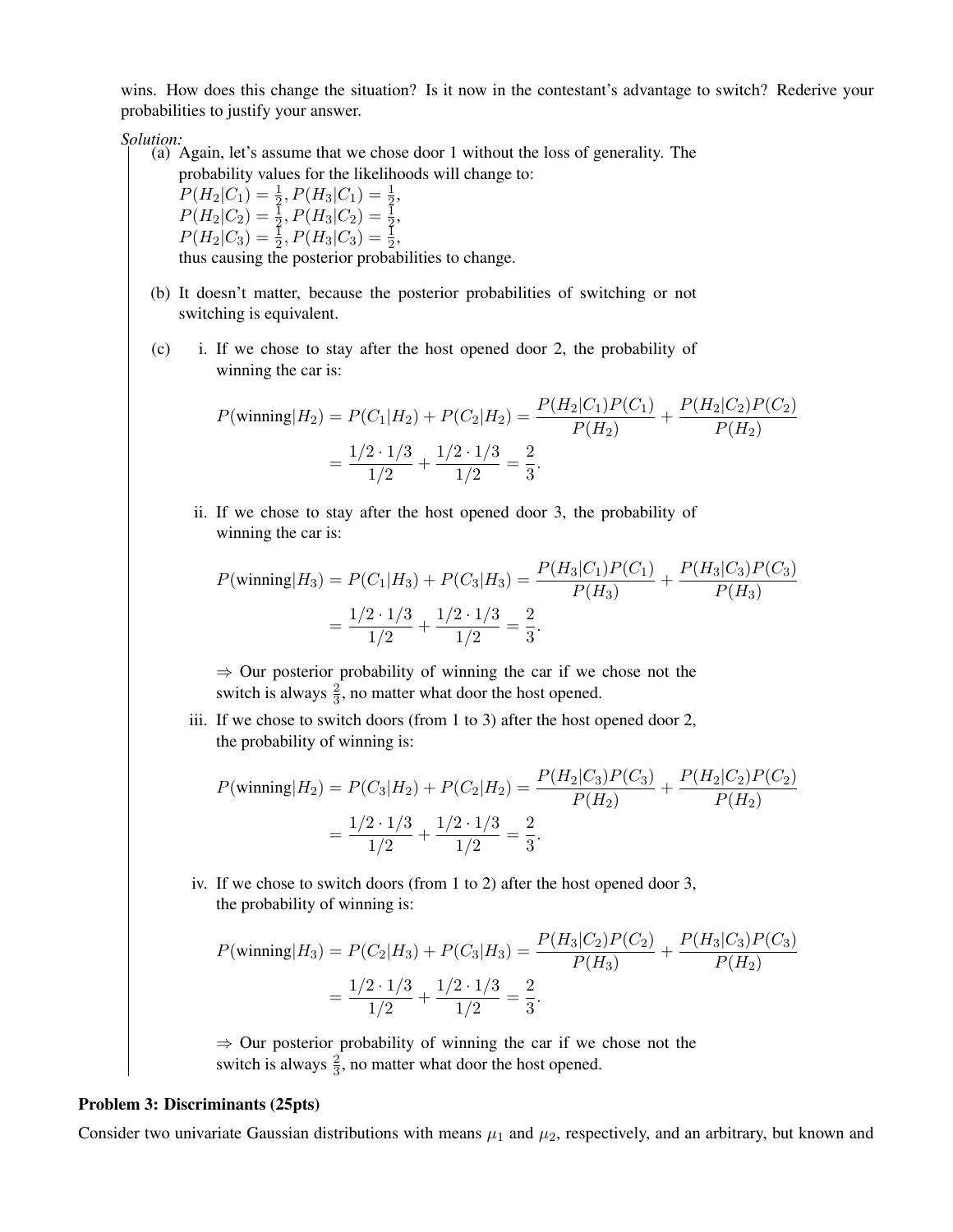equivalent variance  $\sigma^2$ . Assume you know the priors  $P(\omega_1)$  and  $P(\omega_2)$ . The class-conditional densities are given by

$$
P(x|\mu_i) = \frac{1}{\sqrt{2\pi\sigma^2}} \exp\left[-\frac{1}{2}\frac{(x-\mu_i)^2}{\sigma^2}\right], \quad i = 1, 2.
$$

Consider only the the case of the zero-one loss function.

1. (3pts) Write down the Bayes discriminants,  $q_1(x)$  and  $q_2(x)$ .

*Solution:*

$$
g_i(x) = P(\omega_i|x)
$$
 or  $= P(\mu_i|x)$ ,  $i = 1, 2$ 

2. (9pts) The dichotomizer is a single discriminant function for two-class situations,  $g(x) = g_1(x) - g_2(x)$ . And, we decide  $\omega_1$  if  $g(x) > 0$ . Derive the log-likelihood ratio form of the dichotomizer (the rule for selecting class  $\omega_1$ ).

*Solution:*

$$
P(\omega_1|x) > P(\omega_2|x)
$$

$$
\log P(\omega_1|x) > \log P(\omega_2|x)
$$

$$
\log P(x|\omega_1) - \log P(x|\omega_2) > \log P(\omega_2) - \log P(\omega_1)
$$

$$
\log \frac{P(x|\omega_1)}{P(x|\omega_2)} > \log \frac{P(\omega_2)}{P(\omega_1)}
$$

3. (3pts) What role do the priors play in this discriminant-based classification (< two sentences)?

*Solution:*

They shift the decision boundary.

4. (10pts) Derive the Fisher linear discriminant (for the distributions in question) directly from the negative loglikelihood ratio.

*Solution:*

WRONG For two Gaussian distributions with equal covariance, the optimal decision boundary has the form:

$$
\mathbf{w}^t \mathbf{x} + w_0 = 0, \qquad \mathbf{w} = \frac{1}{\sigma^2} (\mu_1 - \mu_2),
$$

where w is the Fisher's linear discriminant (the linear function yielding the maximum ratio of  $S_B/S_W$ , and  $w_0$  is the point where the posteriors of the two classes are equal, i.e.,

$$
\log \frac{P(x|w_1)}{P(x|w_2)} - \log \frac{P(w_2)}{P(w_1)} = 0
$$

### Problem 4: Non-Parametric Methods (25pts)

You are given a dataset  $\mathcal{D} = \{0, 1, 1, 2, 3, 4, 4, 4, 5\}$ . Using techniques from non-parametric density estimation, answer the following questions:

1. (2pts) Draw a histogram of  $D$  with a bin-width of 1 and bins centered at  $\{0, 1, 2, 3, 4, 5\}$ .